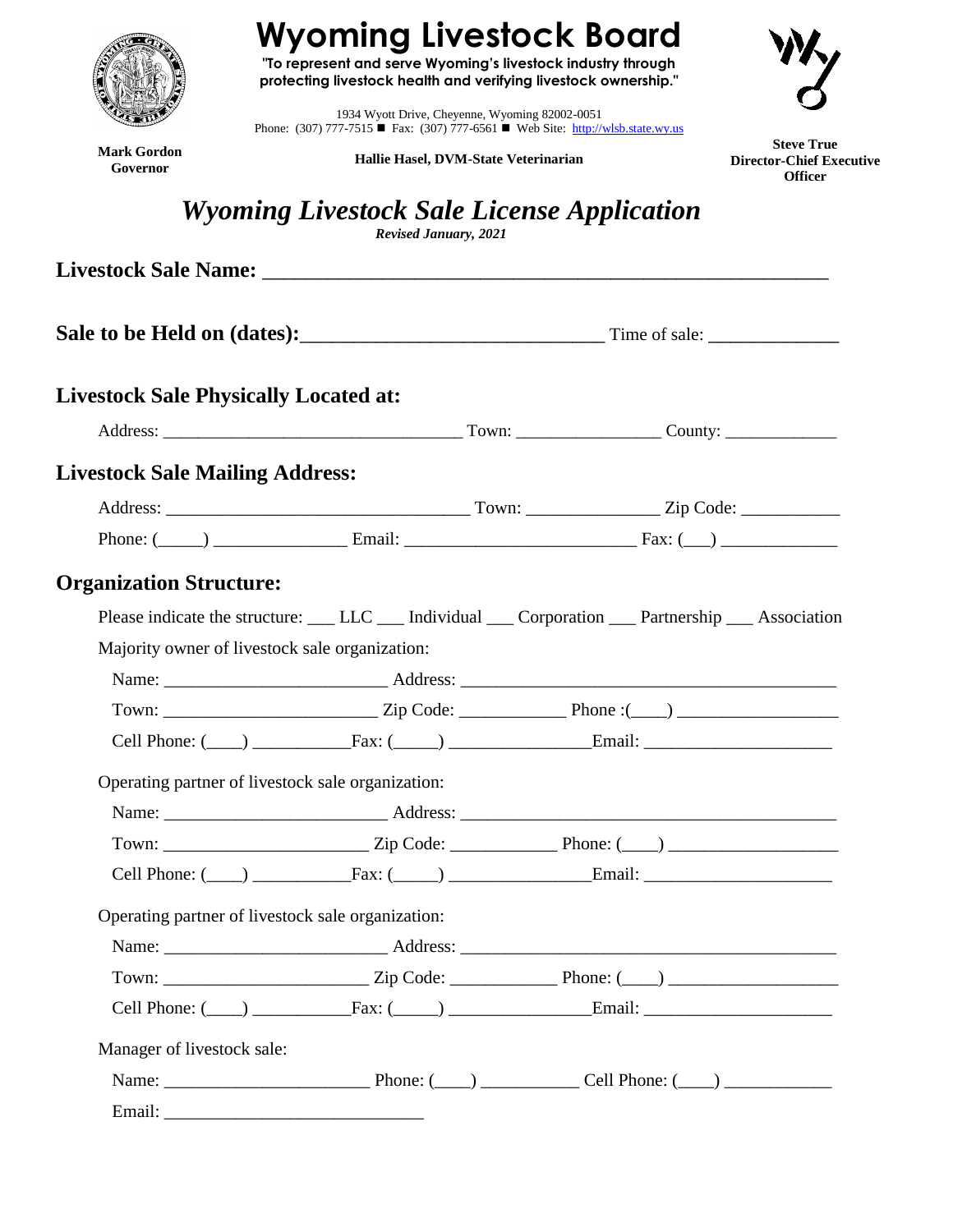| <b>Species of Animals to be Sold:</b>  |       |  |                                                                                                                       |                                                                                                                                                                                                                                                                                                                                                                                                                                                                                                                      |                                      |                                                                |
|----------------------------------------|-------|--|-----------------------------------------------------------------------------------------------------------------------|----------------------------------------------------------------------------------------------------------------------------------------------------------------------------------------------------------------------------------------------------------------------------------------------------------------------------------------------------------------------------------------------------------------------------------------------------------------------------------------------------------------------|--------------------------------------|----------------------------------------------------------------|
|                                        |       |  |                                                                                                                       |                                                                                                                                                                                                                                                                                                                                                                                                                                                                                                                      |                                      |                                                                |
| <b>Prior year Sale Numbers:</b>        |       |  |                                                                                                                       |                                                                                                                                                                                                                                                                                                                                                                                                                                                                                                                      |                                      |                                                                |
|                                        |       |  |                                                                                                                       |                                                                                                                                                                                                                                                                                                                                                                                                                                                                                                                      |                                      |                                                                |
| <b>Livestock Sale Veterinarian:</b>    |       |  |                                                                                                                       |                                                                                                                                                                                                                                                                                                                                                                                                                                                                                                                      |                                      |                                                                |
|                                        |       |  |                                                                                                                       |                                                                                                                                                                                                                                                                                                                                                                                                                                                                                                                      |                                      |                                                                |
|                                        |       |  |                                                                                                                       |                                                                                                                                                                                                                                                                                                                                                                                                                                                                                                                      |                                      |                                                                |
|                                        |       |  |                                                                                                                       |                                                                                                                                                                                                                                                                                                                                                                                                                                                                                                                      |                                      | Cell Phone: $(\_\_)$ Fax: $(\_\_)$ Fax: $(\_\_)$ Fax: $(\_\_)$ |
| <b>Livestock Sale Brand Inspector:</b> |       |  |                                                                                                                       |                                                                                                                                                                                                                                                                                                                                                                                                                                                                                                                      |                                      |                                                                |
|                                        |       |  |                                                                                                                       |                                                                                                                                                                                                                                                                                                                                                                                                                                                                                                                      |                                      |                                                                |
|                                        |       |  |                                                                                                                       |                                                                                                                                                                                                                                                                                                                                                                                                                                                                                                                      |                                      |                                                                |
|                                        |       |  |                                                                                                                       |                                                                                                                                                                                                                                                                                                                                                                                                                                                                                                                      |                                      | Cell Phone: $(\_\_)$ Fax: $(\_\_)$ Fax: $(\_\_)$ Email:        |
| <b>Sale Fees Charged:</b>              |       |  |                                                                                                                       |                                                                                                                                                                                                                                                                                                                                                                                                                                                                                                                      |                                      |                                                                |
| <b>Commission</b> fees                 | Bison |  |                                                                                                                       | Bovine Caprine Equine Ovine                                                                                                                                                                                                                                                                                                                                                                                                                                                                                          | <u> Andrewski († 18. marec 1888)</u> | Swine                                                          |
| Yardage fees                           |       |  |                                                                                                                       |                                                                                                                                                                                                                                                                                                                                                                                                                                                                                                                      |                                      |                                                                |
| Feed fees                              |       |  |                                                                                                                       | $\begin{array}{cccccccccc} \hline \end{array} \hspace{0.27em} \begin{array}{cccccccccc} \hline \end{array} \hspace{0.27em} \begin{array}{cccccccccc} \hline \end{array} \hspace{0.27em} \begin{array}{cccccccccc} \hline \end{array} \hspace{0.27em} \begin{array}{cccccccccc} \hline \end{array} \hspace{0.27em} \begin{array}{cccccccccc} \hline \end{array} \hspace{0.27em} \begin{array}{cccccccccc} \hline \end{array} \hspace{0.27em} \begin{array}{cccccccccc} \hline \end{array} \hspace{0.27em} \end{array$ |                                      |                                                                |
| Insurance fees                         |       |  |                                                                                                                       | $\overline{a}$ and $\overline{a}$ and $\overline{a}$ and $\overline{a}$                                                                                                                                                                                                                                                                                                                                                                                                                                              |                                      |                                                                |
| Health inspection fees                 |       |  |                                                                                                                       |                                                                                                                                                                                                                                                                                                                                                                                                                                                                                                                      |                                      |                                                                |
| Brand inspection fees                  |       |  | <u> Alexandro de Alexandro de Alexandro de Alexandro de Alexandro de Alexandro de Alexandro de Alexandro de Alexa</u> | $\frac{1}{2} \left( \frac{1}{2} \right) \left( \frac{1}{2} \right) \left( \frac{1}{2} \right) \left( \frac{1}{2} \right) \left( \frac{1}{2} \right) \left( \frac{1}{2} \right) \left( \frac{1}{2} \right) \left( \frac{1}{2} \right) \left( \frac{1}{2} \right) \left( \frac{1}{2} \right) \left( \frac{1}{2} \right) \left( \frac{1}{2} \right) \left( \frac{1}{2} \right) \left( \frac{1}{2} \right) \left( \frac{1}{2} \right) \left( \frac{1}{2} \right) \left( \frac$                                           |                                      |                                                                |
| Other:                                 |       |  |                                                                                                                       | <u> 1986 - Jan Alexander III, politik politik (</u>                                                                                                                                                                                                                                                                                                                                                                                                                                                                  |                                      |                                                                |

# **Bonding Requirements:**

Pursuant to §11-22-107, the Wyoming Livestock Board will not issue a livestock market license until the bonding requirements of §11-22-107 (b) have been met in accordance with the Packers and Stockyards Act of 1921 and the Board has received notification from the USDA/GIPSA/P&SP that those bonding requirements have been met. (303) 375-4240, fax (303) 371-4609

| Bonding/financial company: | Document/Bond #: |                 |  |
|----------------------------|------------------|-----------------|--|
| Address:                   | Town:            | $Z$ in:         |  |
| Phone: (                   | Fax:             | Bond amount: \$ |  |